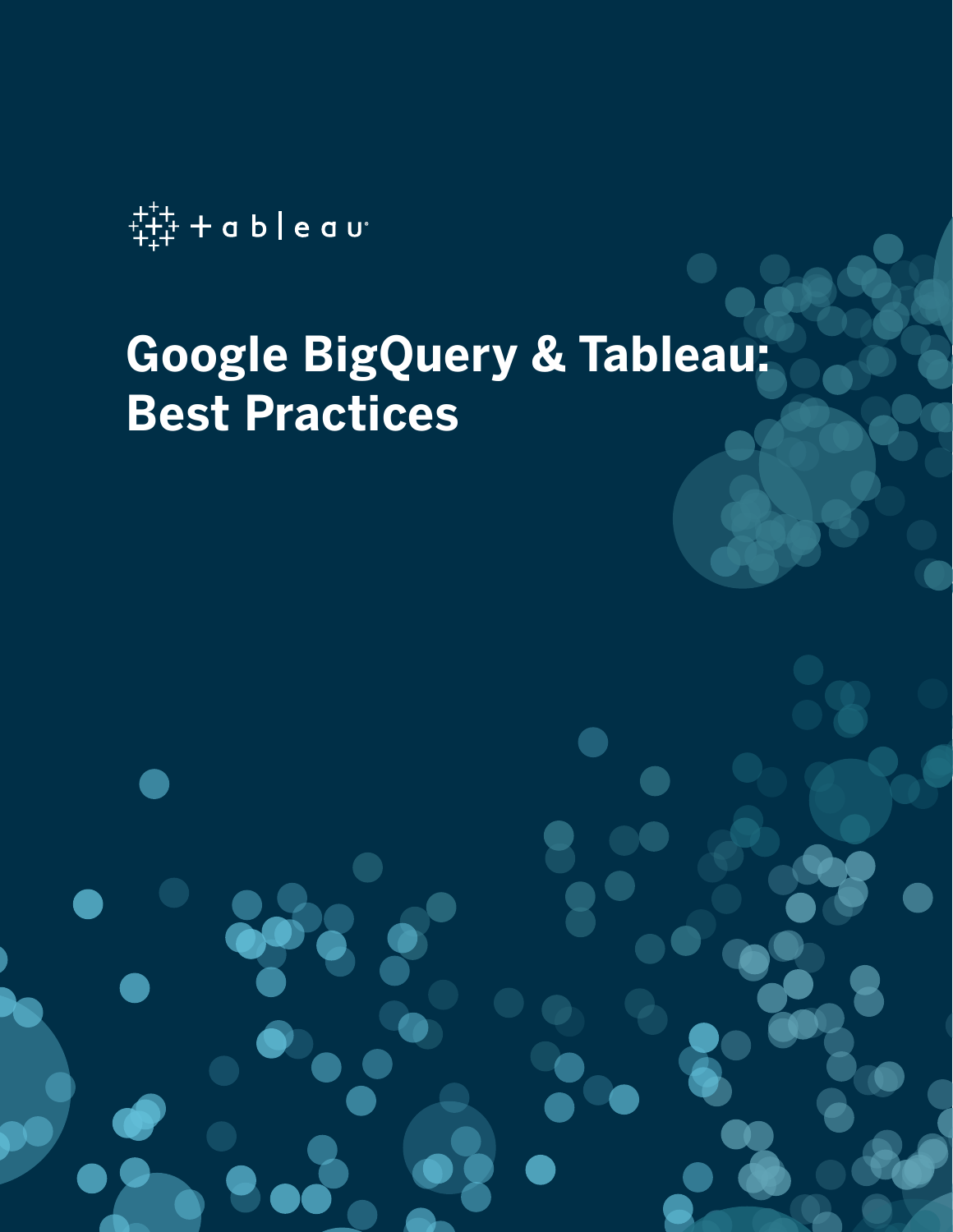# **Introduction**

Tableau and Google BigQuery allows people to analyze massive amounts of data and get answers fast using an easy-to-use, visual interface. Using the tools together, you can:

- Put the power of Google BigQuery into the hands of everyday users for fast, interactive analysis.
- Analyze billions of rows in seconds using visual analysis tools without writing a single line of code and with zero server-side management.
- Create stunning dashboards in minutes that connect to your Google BigQuery data and keep your organization up to speed.
- Share reports and insights on the web using Tableau Server and Tableau Online to allow anyone to connect from any device.
- Combine the cloud agility of Google BigQuery with the blazing speed of Tableau to recognize project value faster.

Optimizing the two technologies together will yield significant performance gains, shorten design cycles, and help users and organizations become more successful. In this paper, we will discuss techniques to optimize data modeling and query formation to maximize the responsiveness of visualizations. We will also discuss techniques to get the best cost efficiency when using Tableau and BigQuery together.

#### Authors

Pierce Young, Product Manager, Tableau Vaidy Krishnan, Senior Product Manager, Tableau Riley Maris, Senior Product Marketing Specialist, Tableau Babu Prasad Elumala, Solutions Engineer, Google Seth Hollyman Technical Program Manager, Google Tino Tereshko, Enterprise Solutions Engineer, Google Mike Graboski, Solutions Engineer, Google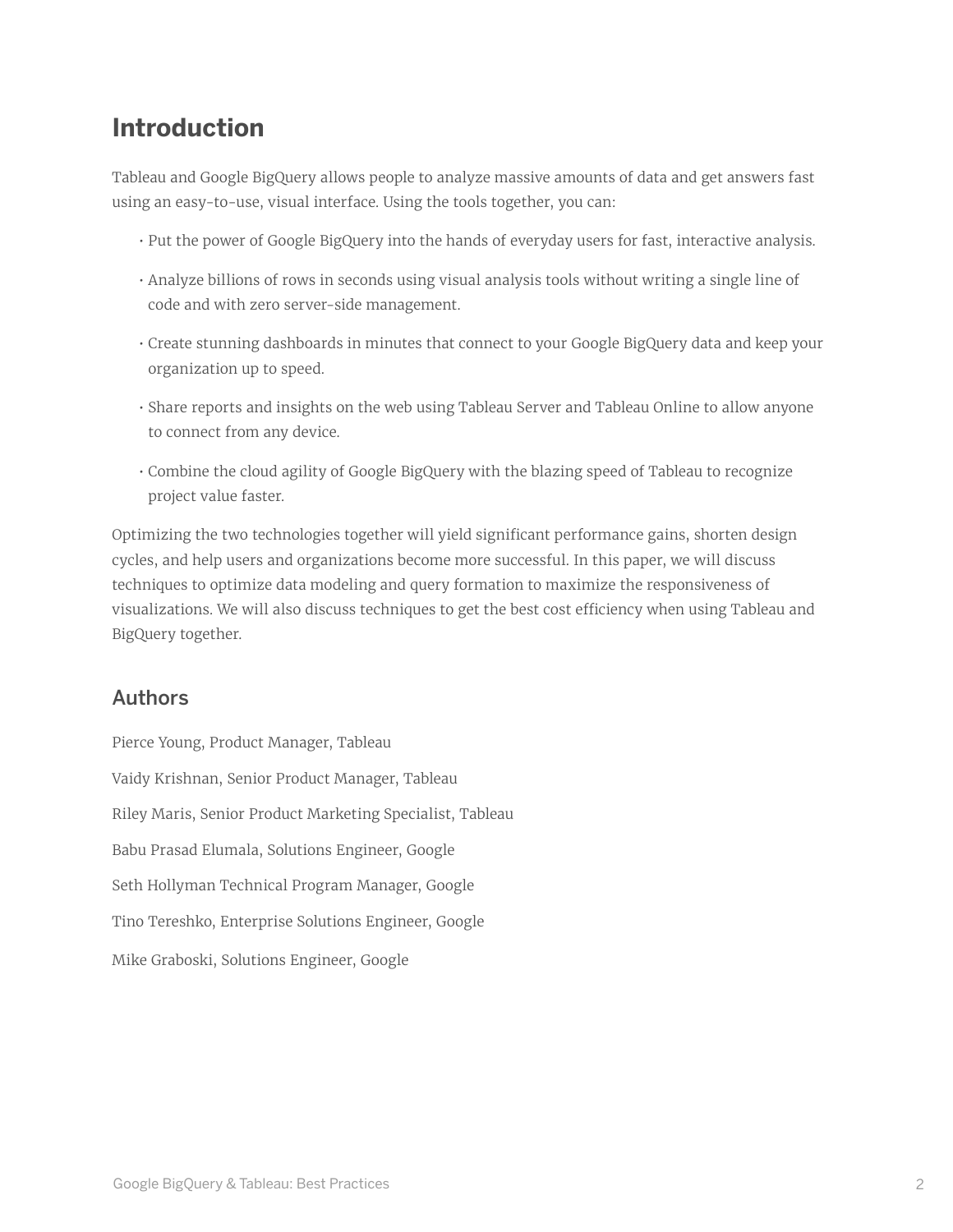# **Contents**

| Case study: Top tips from zulily for self-service analytics |  |
|-------------------------------------------------------------|--|
|                                                             |  |
|                                                             |  |
|                                                             |  |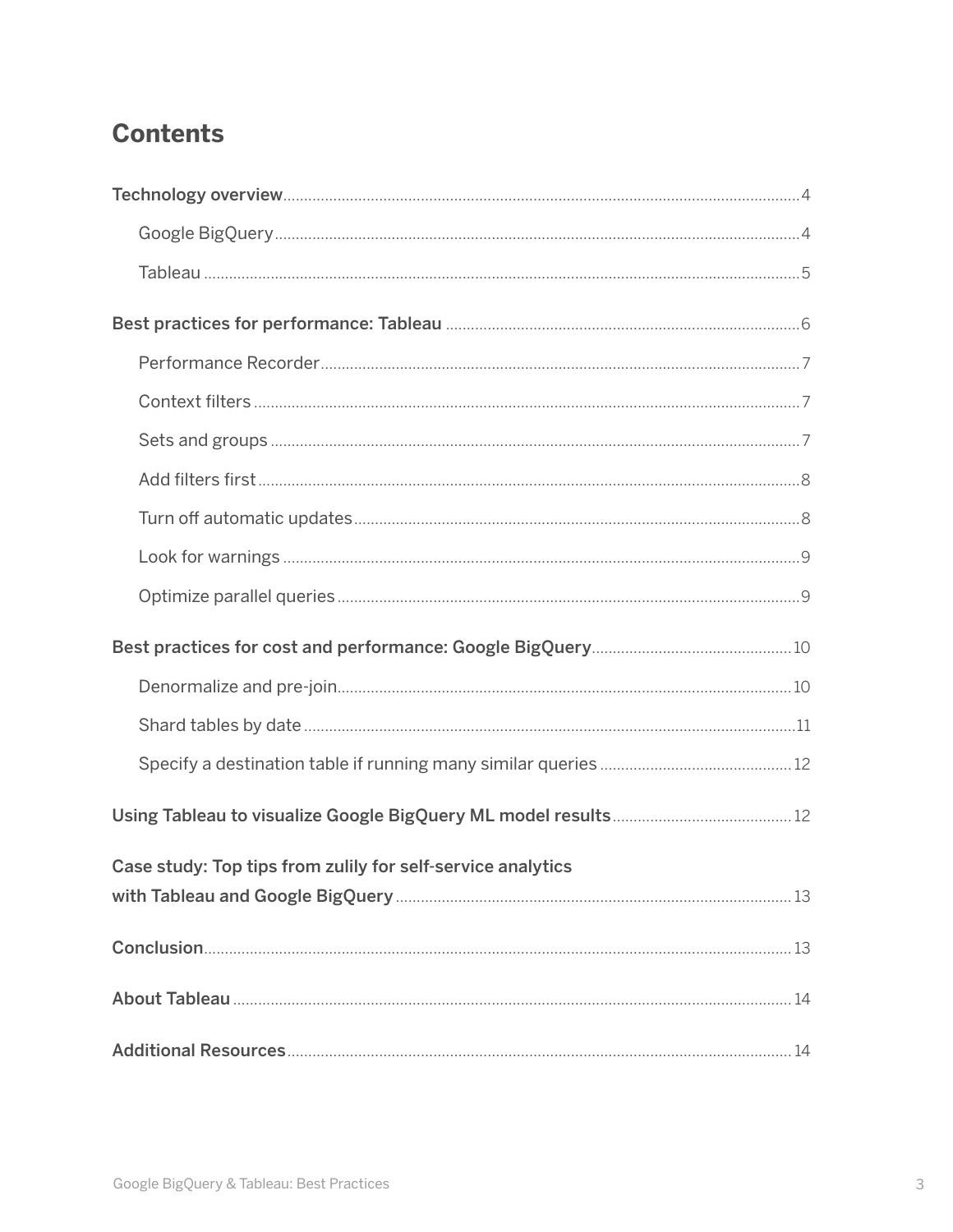# **Technology overview**

# Google BigQuery

BigQuery can process petabytes of data in seconds in plain SQL with no fine-tuning or special skill set required. Powered by Dremel, Google's revolutionary technology for analyzing massive data sets, BigQuery provides a level of performance that large businesses previously had to pay millions to obtain—at a cost of pennies per gigabyte.

BigQuery is a data warehouse best suited for running SQL queries against massive, structured, and semi-structured data sets. Example use cases and data sets include:

- Ad hoc analytics
- Web logs
- Machine/server logs
- Internet of Things data sets
- E-commerce customer behavior
- Mobile app data
- Retail analytics
- Gaming telemetry
- Google Analytics Premium data
- Any data set for which a traditional RDBMS is taking minutes (or hours) to run a batch query

BigQuery is completely NoOps and maintenance-free, and is integrated with the Google Cloud Platform. Unlike other cloud-based analytics solutions, BigQuery does not require you to provision a cluster of servers in advance. Processing clusters are sized and provisioned by BigQuery at runtime.

As your data size increases, BigQuery will automatically add processing power—but you pay the same price per gigabyte.

#### Legacy SQL vs. standard SQL

Google BigQuery upgraded its APIs to use standard SQL in addition to BigQuery SQL (now called legacy SQL), and Tableau upgraded the Google BigQuery connector to support this change to standard SQL. With standard SQL comes benefits for BigQuery users including Level of Detail Expressions, faster metadata validation, and the ability to select a billing project with your connection. This guide is written assuming standard SQL.

For more information about migrating from legacy SQL to standard SQL, see the Online Help guide on [migrating from legacy SQL.](https://cloud.google.com/bigquery/docs/reference/standard-sql/migrating-from-legacy-sql)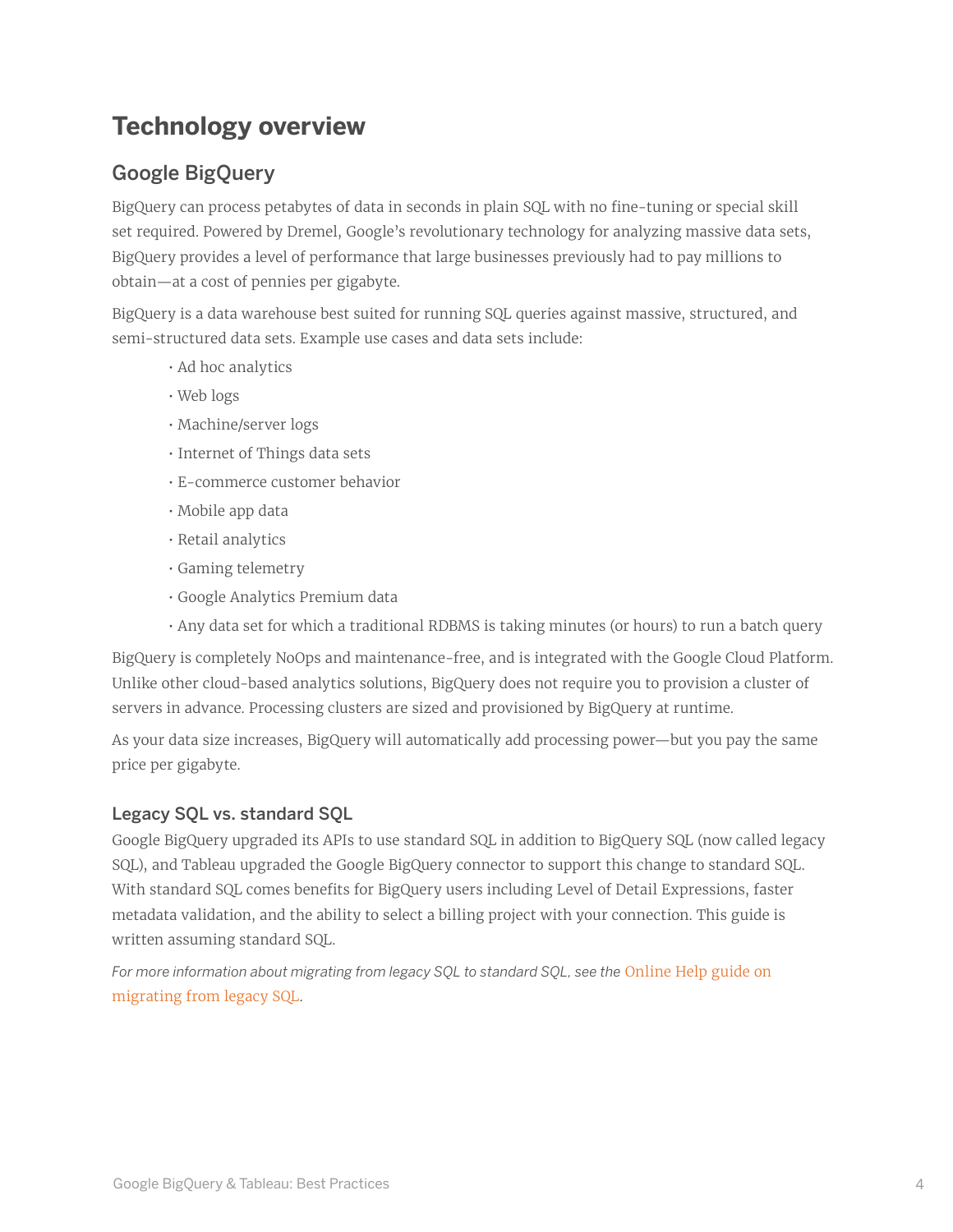## Tableau

Tableau helps people to see and understand data. Our modern analytics platform, based on technology developed at Stanford University, puts the power of data into the hands of everyday people. This allows a broad population of users to engage with their data, ask questions, solve problems, share insights, and create transformative value. Whether or not users comfortable with traditional BI tools, people quickly learn to leverage Tableau to create and explore rich, interactive visualizations and powerful dashboards with an intuitive, drag-and-drop user interface.

More recently, we've extended the capabilities of the Tableau platform to include visual, direct, and smart [data preparation](https://www.tableau.com/products/prep) capabilities, and the ability to [query published data sources with natural](https://www.tableau.com/products/new-features/ask-data)  [language.](https://www.tableau.com/products/new-features/ask-data)

#### Tableau native optimizations

Data source connector — Tableau has a native, optimized connector to Google BigQuery that supports both live data connectivity and in-memory extracts. Tableau's data blending allows users to mash up data from BigQuery with data from any of our 67 other supported data sources. For visualizations published to the cloud using Tableau Server or Tableau Online, direct connectivity to Google BigQuery can be maintained.

Parallel queries - Tableau will take advantage of the capability of Google BigQuery and other data sources to execute multiple queries at the same time for a total of up to 16 concurrent queries. Batches of independent and de-duplicated queries are grouped together and sent to BigQuery if the result is not already cached. Users should expect to see large performance gains due to parallel queries because of BigQuery's scale-out architecture.

Query fusion — Tableau will take multiple queries from workbooks and dashboards and fuse them together when possible, reducing the number of queries sent to BigQuery. First, Tableau identifies similar queries, excluding differences in the columns that are returned. Then, it combines queries where the differences are only the level of aggregation or a user calculation.

**External query cache**  $-$  If the underlying data source hasn't changed since the last time you ran the same query, Tableau will automatically read from the previously saved query cache, providing nearly instantaneous load times.

On-demand connections in Tableau Desktop - When you open a published workbook, Tableau Desktop only connects to the data sources required to display the current sheet's data. In other words, you'll see your data faster.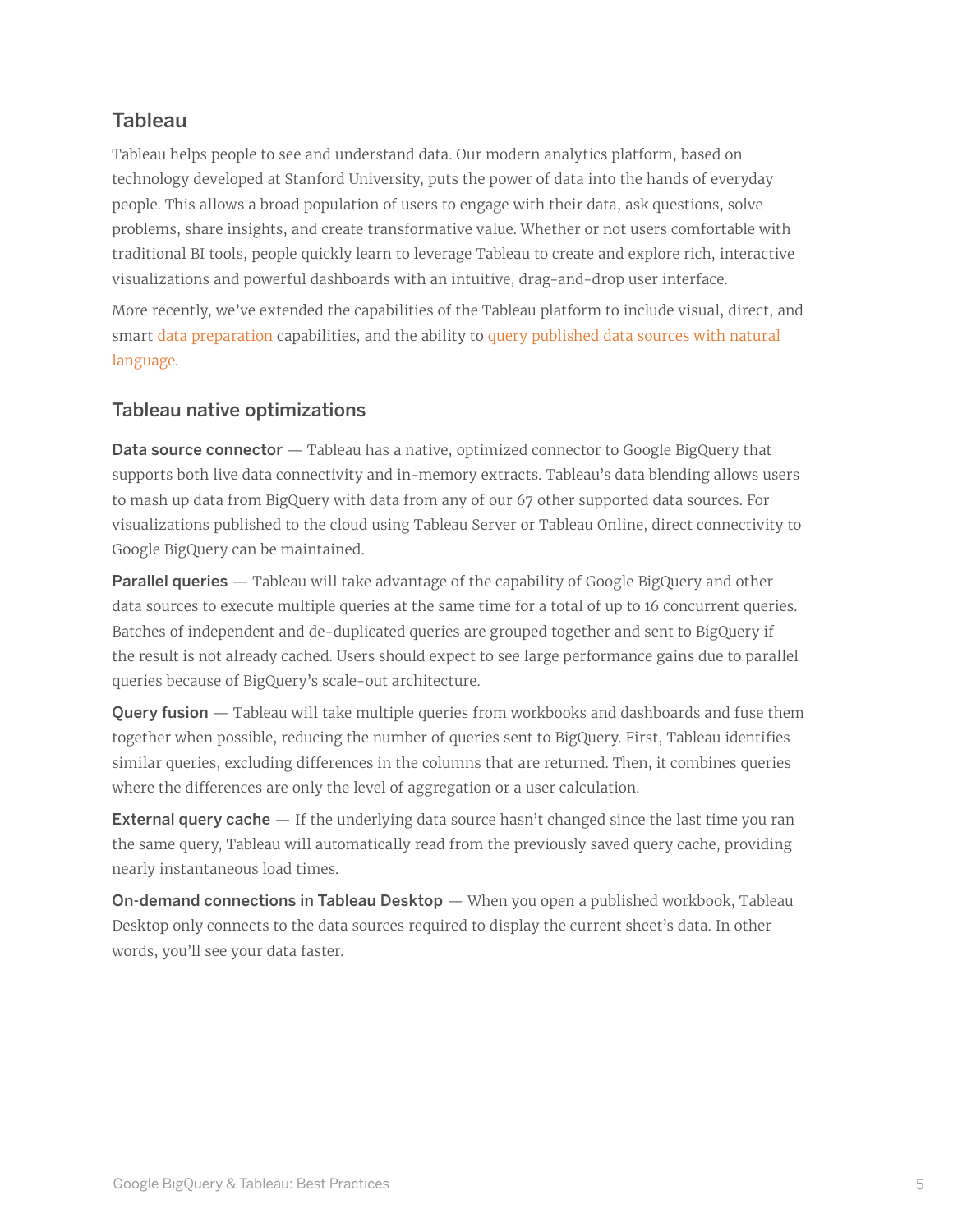# **Best practices for performance: Tableau**

Before we get into additional tools and custom settings, our first recommendation is to continue to update your Tableau deployment when you can. This way, you can take advantage of the performance improvements we continue to introduce to the latest versions of the product.

#### Performance Recorder

Performance Recorder is a powerful built-in tool that allows you to pinpoint slow queries and optimize your workbooks for maximum performance. It does this by tracking the elapsed time for an individual workbook to execute a query and compute the layout. Hovering over one of the green bars below will show the user the query that's being generated against BigQuery. After identifying a slow query, you can often resolve the performance issue by revisiting your data model.

|                   | Show Events taking at least (in seconds): |                        | 0.10                                                           |    |         |    |             |     |                 |     |     |     | 107.51 |     |
|-------------------|-------------------------------------------|------------------------|----------------------------------------------------------------|----|---------|----|-------------|-----|-----------------|-----|-----|-----|--------|-----|
| <b>Timeline</b>   |                                           |                        |                                                                |    |         |    |             |     |                 |     |     |     |        |     |
| Workbook          | $\triangle$ Dashboard                     | <b>Worksheet Event</b> |                                                                |    |         |    |             |     |                 |     |     |     |        |     |
| Book <sub>2</sub> | Null                                      | Sheet 1                | <b>Computing Layout</b><br><b>Executing Query</b><br>Geocoding |    |         |    |             |     |                 |     |     |     |        |     |
| <b>TempDoc</b>    | <b>Null</b>                               | Null                   | Connecting to Data Source<br><b>Generating Extract</b>         |    |         |    |             |     |                 |     |     |     |        |     |
|                   |                                           |                        |                                                                | 40 | T<br>60 | 80 | - 15<br>100 | 120 | 140<br>Time (s) | 160 | 180 | 200 | 220    | 240 |

In the Timeline view, the Workbook, Dashboard, and Worksheet columns identify the context for events.

|                                  |     |      |      |      |     | -------------- |     |                  |     |    |    |     |    |     | <b>VX</b> | <b>Events</b>             |
|----------------------------------|-----|------|------|------|-----|----------------|-----|------------------|-----|----|----|-----|----|-----|-----------|---------------------------|
| <b>Events Sorted by Time</b>     |     |      |      |      |     |                |     |                  |     |    |    |     |    |     |           | Computing Layout          |
| <b>Generating Extract</b>        |     |      |      |      |     |                |     |                  |     |    |    |     |    |     | 107.5     |                           |
| Connecting to Data Source        |     |      |      | 0.43 |     |                |     |                  |     |    |    |     |    |     |           | Connecting to Data Source |
| Geocoding                        |     |      | 0.40 |      |     |                |     |                  |     |    |    |     |    |     |           | <b>Executing Query</b>    |
| <b>Computing Layout</b>          |     | 0.26 |      |      |     |                |     |                  |     |    |    |     |    |     |           | Generating Extract        |
|                                  |     |      |      |      |     |                |     |                  |     |    |    |     |    |     |           | Geocoding                 |
| <b>Executing Query</b>           |     | 0.25 |      |      |     |                |     |                  |     |    |    |     |    |     |           |                           |
| Connecting to Data Source   0.17 |     |      |      |      |     |                |     |                  |     |    |    |     |    |     |           |                           |
| <b>Executing Query</b>           |     |      |      |      |     |                |     |                  |     |    |    |     |    |     |           |                           |
|                                  | 0.2 | 0.3  | 04   | 0.5  | 0.6 | 07             | 0.8 | 0.9              | 1.0 | 11 | 12 | 1.3 | 14 | 1.5 | 1.6       |                           |
|                                  |     |      |      |      |     |                |     | Elapsed Time (s) |     |    |    |     |    |     |           |                           |
|                                  |     |      |      |      |     |                |     |                  |     |    |    |     |    |     |           |                           |

Events with longer durations can help you identify where to look first if you want to speed up your workbook.

*For more information on how to create or interpret a performance recording, visit the following:*

[Performance Recorder on Tableau Desktop \(Create\)](https://onlinehelp.tableau.com/current/pro/desktop/en-us/perf_record_create_desktop.htm) [Performance Recorder on Tableau Server \(Interpret\)](https://onlinehelp.tableau.com/current/server/en-us/perf_record_interpret_server.htm)

This workbook shows the main events while recording performance. Search Help for details on how to interpret the workbook and improve performance of Tableau.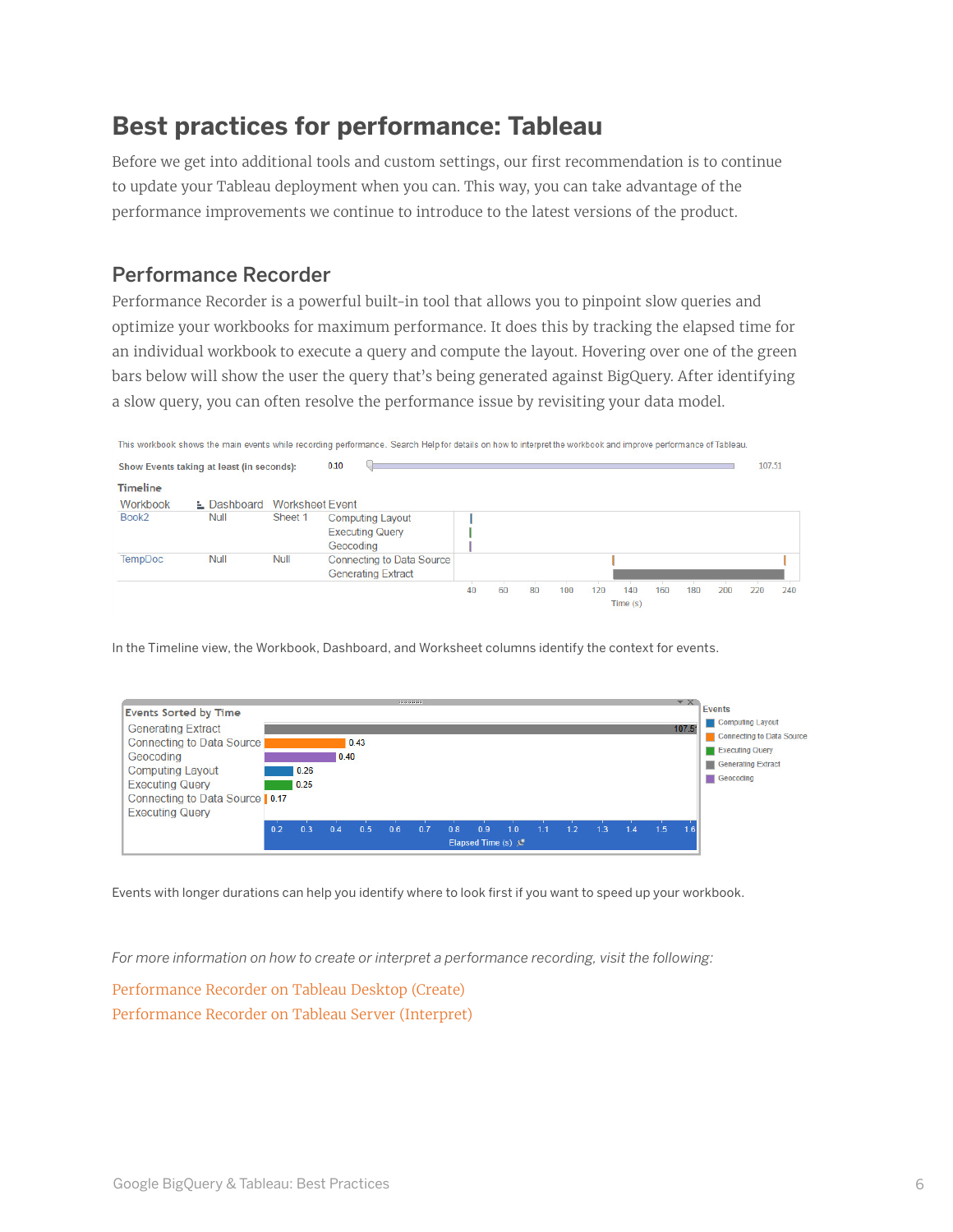## Context filters

If you are applying filters to a large data source, you can improve performance by setting up context filters. A context filter is applied to the data source first, so that additional filters are applied only to the resulting records. This sequence avoids applying each filter to each record in the data source.

If you are setting filters that significantly reduce the size of the data set and will use those filters for more than several data views, then you should set those filters as context filters.

*For more information, refer to our* [Online Help guide on improving view performance with context filters](https://onlinehelp.tableau.com/current/pro/desktop/en-us/filtering_context.htm).



You can set one or more context filters to improve performance.

#### Aggregate measures

If the views you create are slow, make sure you are working with aggregated measures rather than disaggregated measures. When views are slow, it usually means you are trying to view many rows of data at once. You can reduce the number of rows by aggregating the data.



See if measures are aggregated in the Analysis menu. You can also set default aggregations for measures.

*For more information, refer to our* [Online Help guide on data aggregation](https://onlinehelp.tableau.com/current/pro/desktop/en-us/calculations_aggregation.htm).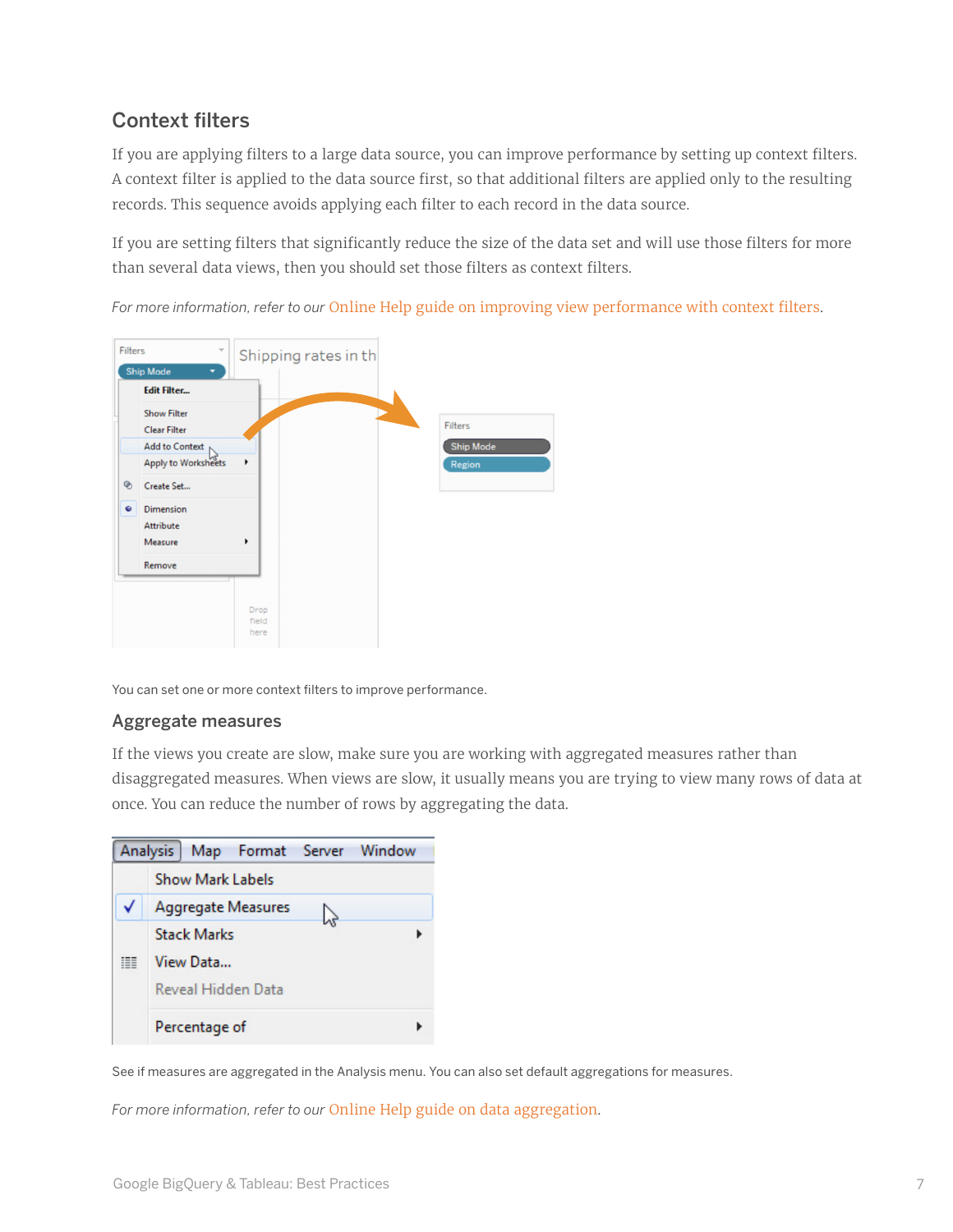## Sets and groups

If you want to filter a dimension to remove members based on a range of measure values, you should create a set rather than using a quantitative filter. For instance, you can create a set that only returns the top 50 items in a dimension, rather than all of the items in a dimension.

When creating a group from a selection, make sure you've included only the columns of interest. Each additional column included in the set will result in decreased performance.



When you create groups in Tableau, you have the option to group all remaining members in an Other group.

*For more information, refer to our* [Online Help guide on creating sets](https://onlinehelp.tableau.com/current/pro/desktop/en-us/sortgroup_sets_create.htm) *and our* [Online Help guide on creating](https://onlinehelp.tableau.com/current/pro/desktop/en-us/sortgroup_groups_creating.htm)  [groups.](https://onlinehelp.tableau.com/current/pro/desktop/en-us/sortgroup_groups_creating.htm)

# Add filters first

If you are working with a large data source and have automatic updates turned off, it is possible to create a really slow query when adding filters to the view. Rather than build the view and then specify filters, you should first specify the filters and then drag fields to the view. That way, when you run the update or turn on automatic updates, the filters will be evaluated first.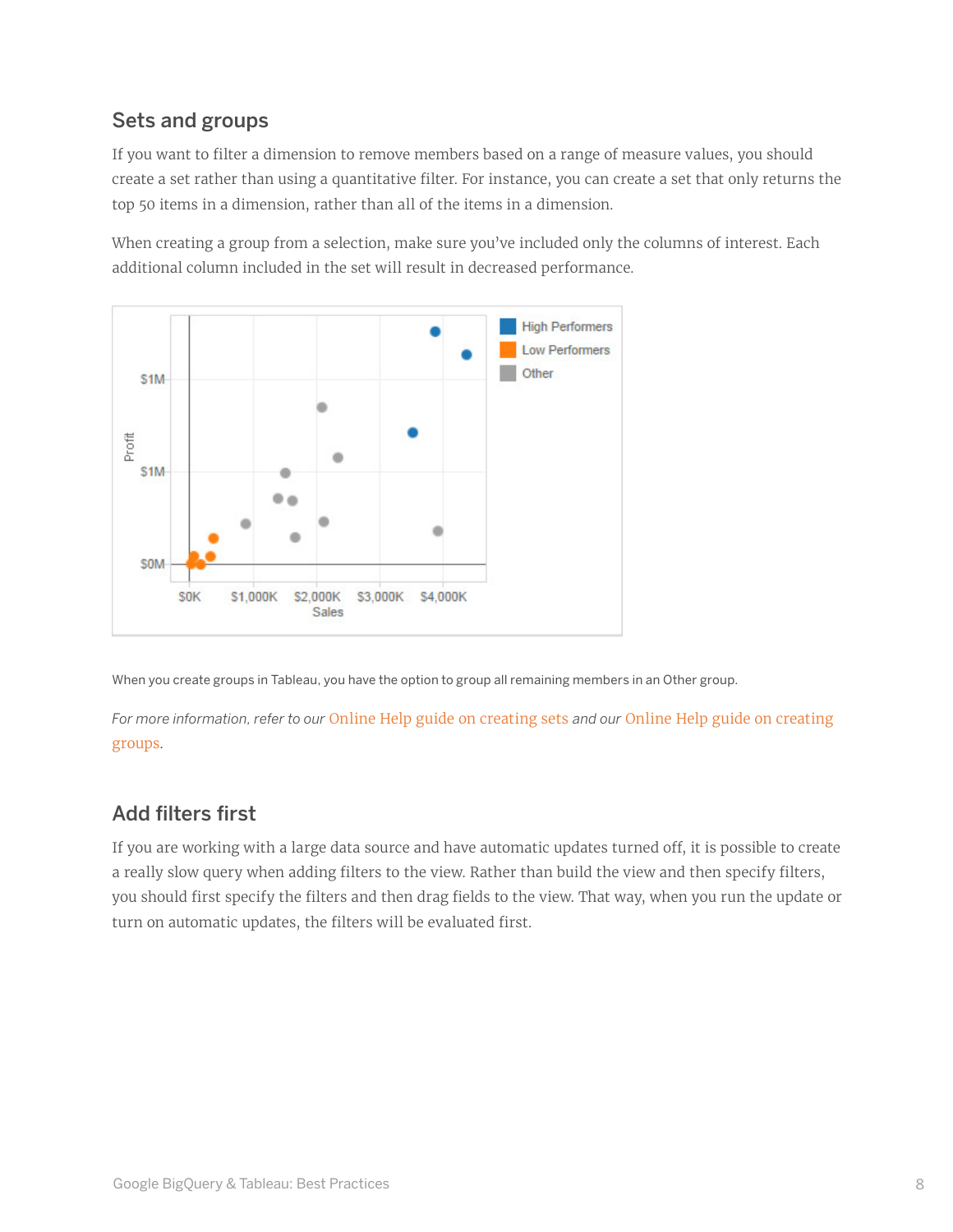### Turn off automatic updates

When you place a field on a shelf, Tableau generates the view by automatically querying the data source. If you are creating a dense data view, the queries might be time consuming and significantly degrade system performance. In this case, you can instruct Tableau to turn off queries while you build the view. You can then turn queries back on when you are ready to see the result.

*Refer to our* [Online Help guide on automatic updates and performance](https://onlinehelp.tableau.com/current/pro/desktop/en-us/queries_autoupdates.htm) *for more information.*

#### Look for warnings

Tableau displays a performance warning dialog box when you attempt to place a large dimension (with many members) on any shelf. The dialog box provides four choices as shown in the figure below. If you choose to add all members, you might experience a significant degradation in performance.

| Warning                 |                                                                                                                  |  |
|-------------------------|------------------------------------------------------------------------------------------------------------------|--|
| What do you want to do? | The field being added may contain as many as 1850 members and the<br>recommended maximum for this shelf is 1000. |  |
|                         | Add all members                                                                                                  |  |
|                         | Filter and then add                                                                                              |  |
|                         | Disable automatic updates and then add                                                                           |  |
|                         | Do not add                                                                                                       |  |

Tableau will warn when performance is at risk from placing a large dimension on a shelf.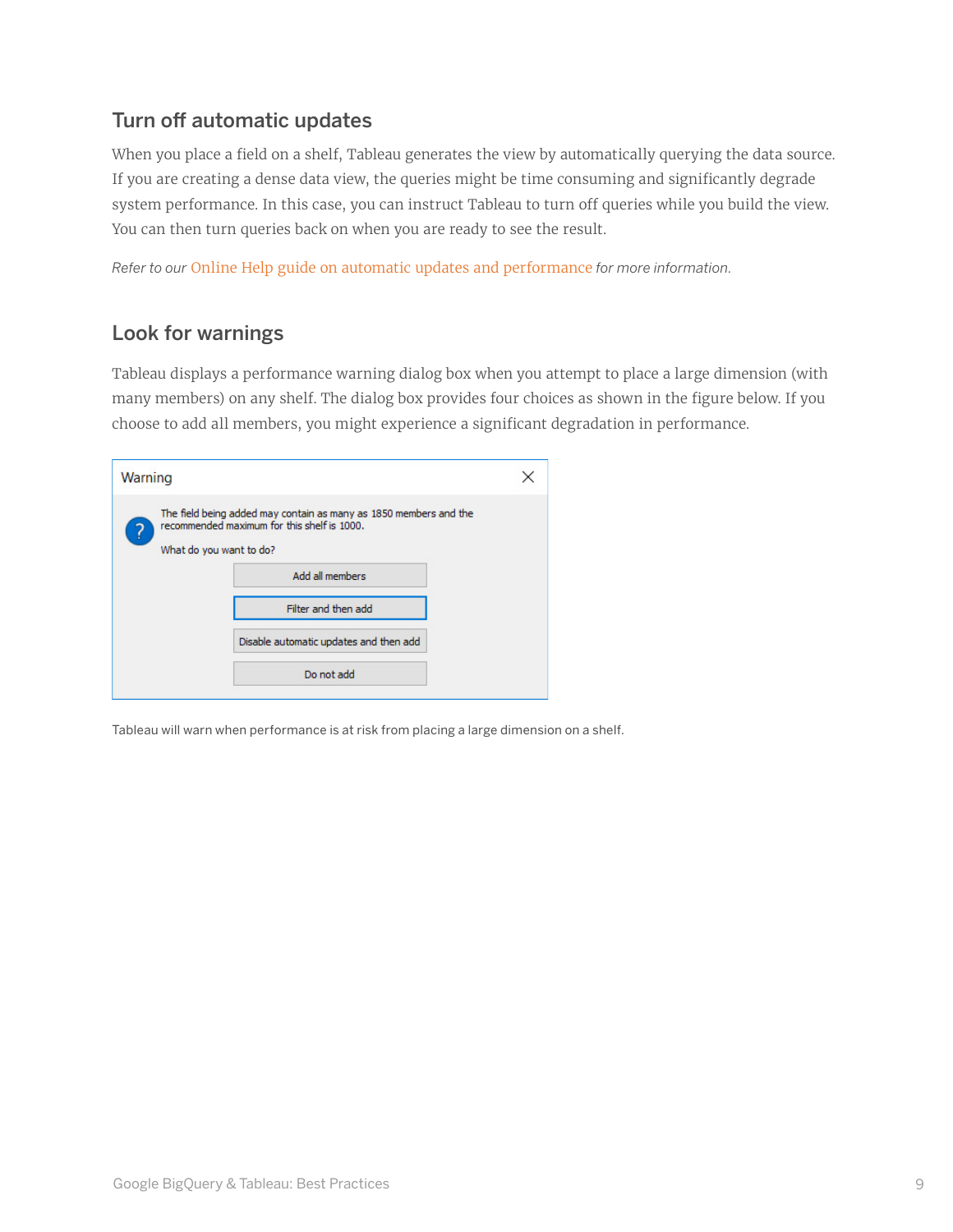## Optimize parallel queries

You can use customization attributes to improve the performance of large result sets returned from BigQuery to Tableau Online and Tableau Server, and on Tableau Desktop, by configuring parallel queries. These customization attributes can be included in your published workbook or data source, as long as you specify the attributes before you publish the workbook or data source to Tableau Online or Tableau Server.

For more information, refer to "Use customization attributes to improve query performance" in our Online Help [guide for Google BigQuery.](https://onlinehelp.tableau.com/current/pro/desktop/en-us/examples_googlebigquery.htm#use-customization-attributes-to-improve-query-performance)

# **Best practices for cost and performance: Google BigQuery**

For high performance querying and reduced costs, it is generally best to avoid using federated tables where the data is in an external data source like Google Cloud Storage. In such cases, if you are looking to perform iterative querying on the data set, you should use the Query API to materialize the data in BigQuery (independent of Tableau) to enable high performance querying on the dataset with Tableau.

#### Denormalize and pre-join

BigQuery supports very large joins, and join performance is very good. That being said, BigQuery is a Columnar Datastore, and maximum performance is achieved on denormalized data sets.

One benefit to the cloud is the ability to decouple storage and compute resources, allowing users to scale and pay for each independently. Because BigQuery storage is very inexpensive and scalable, it is often prudent to denormalize and pre-join data sets into homogeneous tables. In essence, this means you will use fewer compute resources, but more storage resources (the latter being more performant and cost-effective). Since BigQuery is a columnar store and can compress data well, decreasing compute for increased storage is not a bad choice, and likely less costly.

BigQuery is an excellent ETL tool, allowing you to execute massive transforms and pipelines quickly and efficiently. Be sure to enable "allow large results" when materializing data sets larger than 128 MB.

*For more information on how to prepare data for loading and how to query data using BigQuery's SQL dialect visit the following:*

[Loading denormalized, nested, and repeated data](https://cloud.google.com/bigquery/docs/loading-data#loading_denormalized_nested_and_repeated_data) [Writing large query results](https://cloud.google.com/bigquery/docs/writing-results#large-results)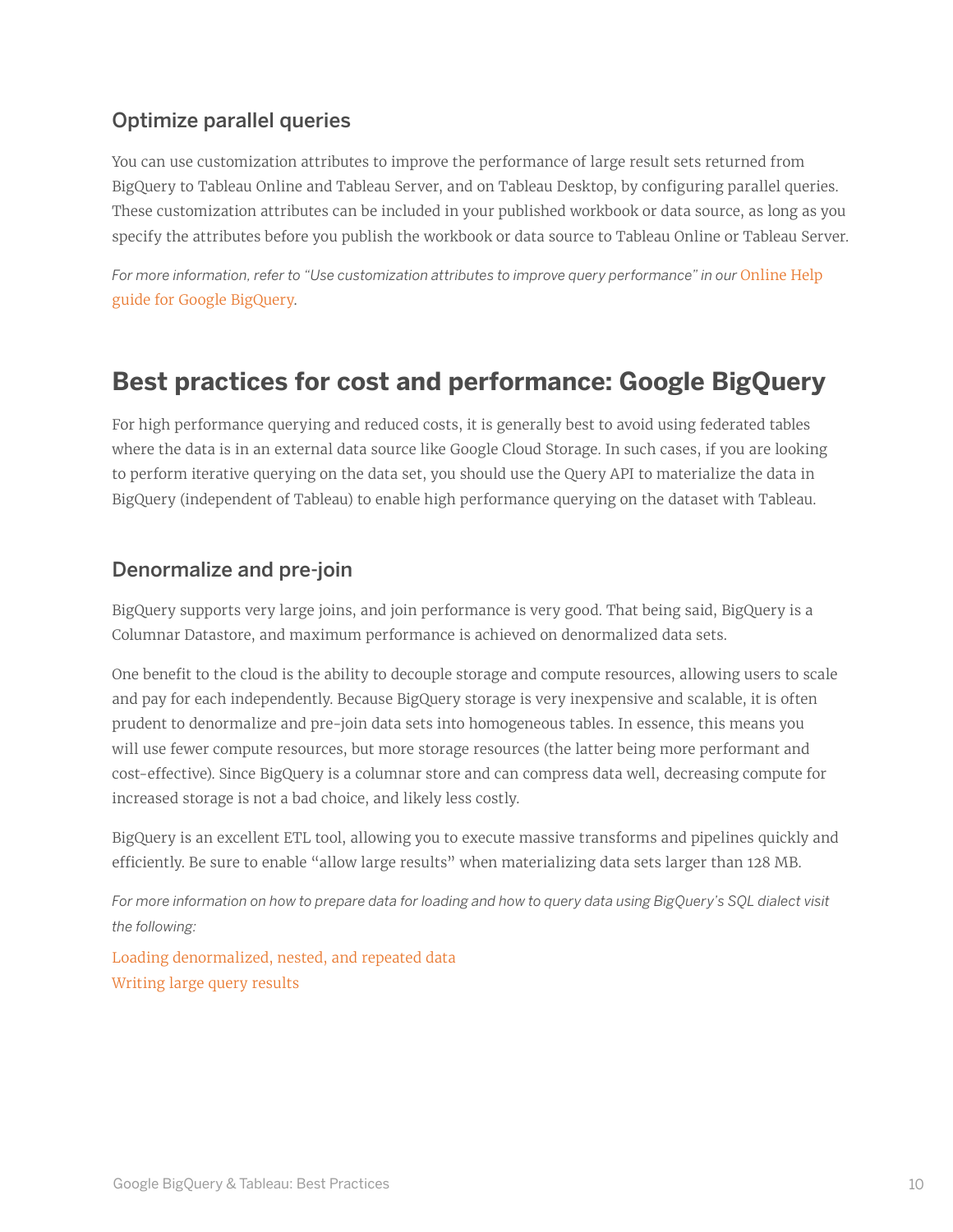## Shard tables by date

Dividing a table into smaller partitions—"sharding"—can help to simplify data management and improve query performance and costs. Furthermore, BigQuery supports clustering over a partitioned table, which is useful if data is already partitioned on a date or timestamp column, or you have filters or aggregation against particular columns in your queries.

Some data naturally lends itself to being partitioned by date: for example, log data, or any data for which the records include a monotonically increasing timestamp. In this case, shard your BigQuery tables by date and include the date in the table name. To take advantage of this, you would need to leverage custom SQL in Tableau.

#### *For more information see our* [Online Help guide on connecting to a custom SQL query.](https://onlinehelp.tableau.com/current/pro/desktop/en-us/customsql.htm)

For example, name your tables something like: mytable\_20170501, mytable\_20170502, etc. Then, when you want to run a query that filters by date, use BigQuery's Wildcard Table's function:

| <b>SELECT</b>                                  |
|------------------------------------------------|
| name                                           |
| <b>FROM</b><br>`myProject.myDataSet.mytable_*' |
| WHERE<br>age $>=$ 35                           |

*The example above will automatically include all tables with the prefix mytable\_.*

To use wildcard, your tables must be named according to the pattern: [arbitrary prefix]YYYYMMDD.

Other database systems rely on sharding to improve performance. Sharding by date actually has a negligible performance difference on BigQuery, but the main driver here is cost. Because you're processing less data, you're paying less money per query.

A caveat here is, if you decide to shard by minute level, then you may have too many shards, which directly impacts performance. Care must be taken so that you don't shard too much at the same time. Anything upwards of daily is generally acceptable.

*For more information on sharding, visit the following:*

[Introduction to partitioned tables](https://cloud.google.com/bigquery/docs/partitioned-tables) [Introduction to clustered tables](https://cloud.google.com/bigquery/docs/clustered-tables) [Querying multiple tables using a wildcard table](https://cloud.google.com/bigquery/docs/querying-wildcard-tables)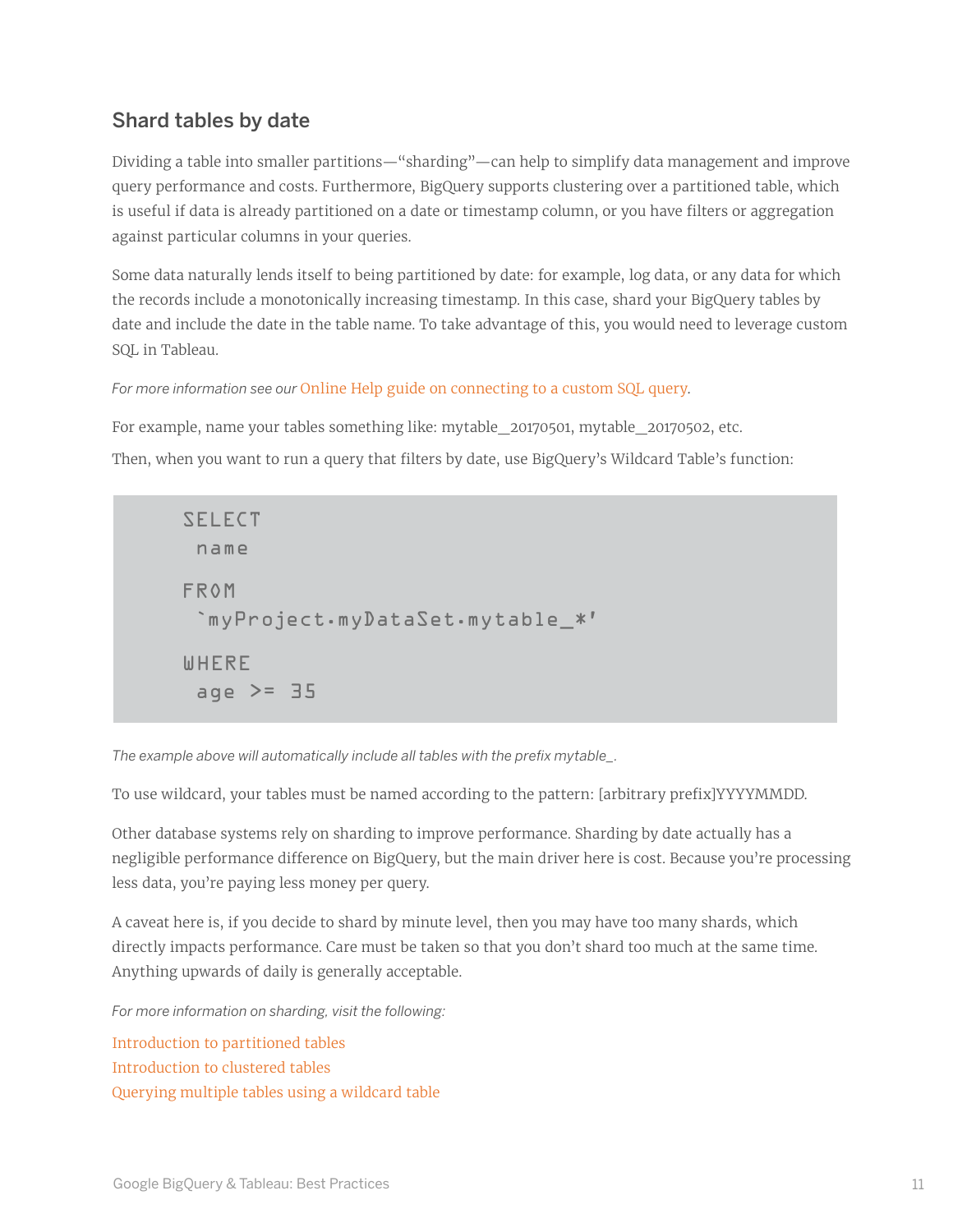## Specify a destination table if running many similar queries

While query caching is useful if you're running many identical queries, it won't help if you're running similar, but slightly different, queries (e.g., changing only the values in a WHERE clause between query runs). In this case, run a query on your source table and write the records you will repeatedly query to a new destination table. Then, run queries against the new destination table that you created.

#### For example, let's say you plan to run three queries with three different WHERE clauses:

```
WHERE \text{col1} = "a"
WHERE \text{col1} = \text{``b''}WHERE \text{col1} = \text{``c''}
```
Run a query against your source table, and write the output records into a destination table:

SELECT col1 FROM source WHERE col1 = "a" OR col1 = "b" OR col1 = "c"

By "OR"ing the WHERE clauses together, we capture all relevant records. Our new destination table is potentially much smaller than the original source table. Since BigQuery charges based on the amount of data processed in a query, running subsequent queries against the new destination table will save money instead of running the queries directly against the source table. Care must be taken to clean up these tables in the future so as to prevent storage cost accumulating for these tables.

# **Using Tableau to visualize Google BigQuery ML model results**

BigQuery ML allows users to use embedded machine learning technology to train models based on data stored in BigQuery. However, just like working with any other data, directly querying a database isn't always the ideal method to explore the output of your model.

With its BigQuery connector, Tableau allows you to easily manipulate the results of your predictive models in a way that facilitates an intuitive understanding of the data. Additionally, Tableau allows users an easy way to share their model and its results with others so that they can benefit from all your work.

*To see an example, read about using* [BigQuery ML with Tableau to predict housing prices.](https://www.tableau.com/about/blog/2018/7/leveraging-google-bigquerys-machine-learning-capabilities-analysis-tableau-91862)

While custom SQL is necessary in this exercise for invoking a machine learning algorithm in Google BigQuery ML, there are performance considerations to be aware of when using custom SQL in lieu of Tableau's native connections in other scenarios. When possible, leverage Tableau's native data source connections for optimized performance.

*For more information on creating and executing machine learning models using standard SQL queries, refer to the* [Online Help guide for Google Big Query ML.](https://cloud.google.com/bigquery/docs/bigqueryml)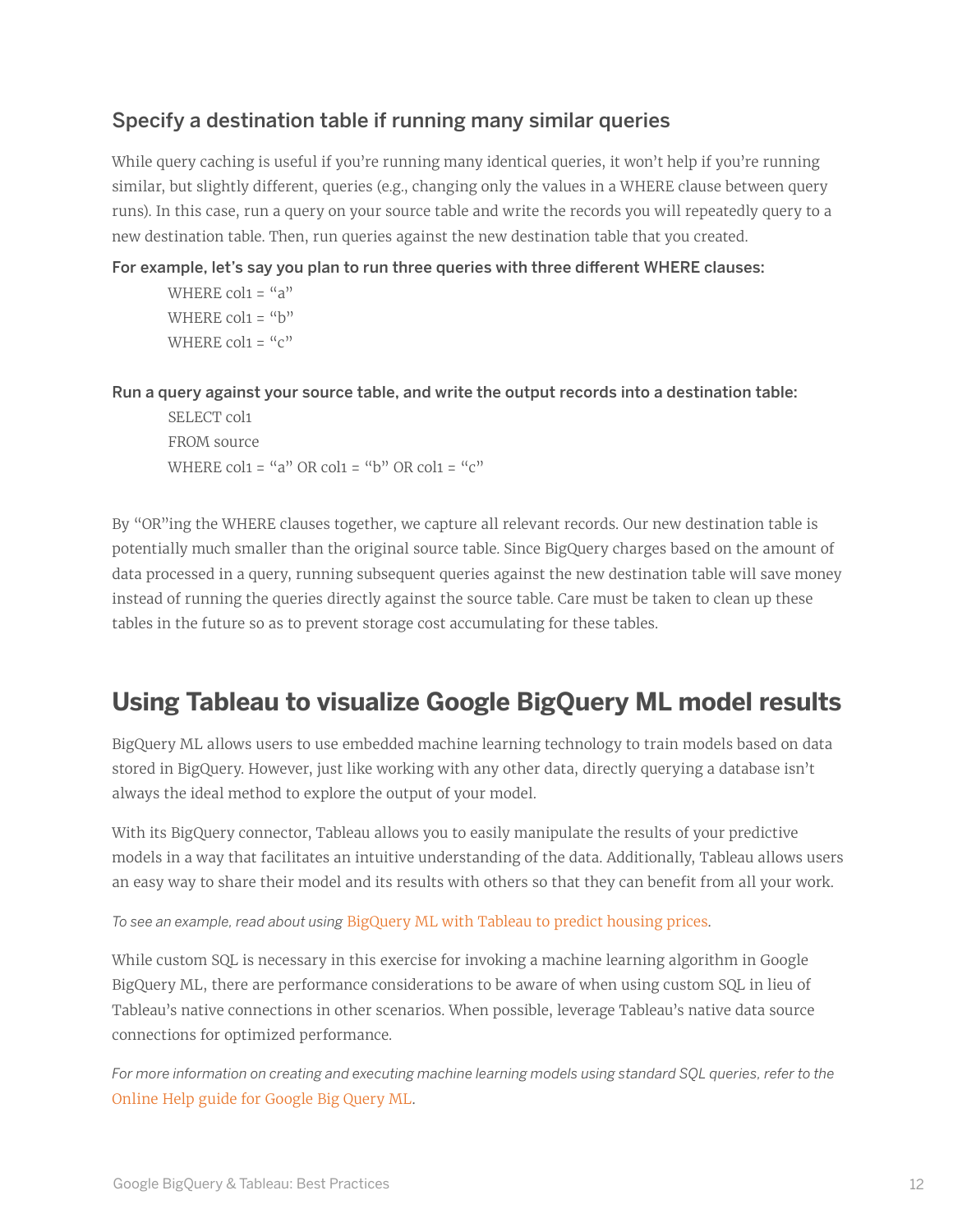# **Case study: Top tips from zulily's for self-service analytics with Tableau and Google BigQuery**

[zulily](http://www.zulily.com/ ) is a fast-growing e-commerce company that built a big data platform using Google BigQuery as the business data warehouse and Tableau for data access and visual analytics. Integrating BigQuery and Tableau allows the analytics to move fast on acquiring, ingesting, and using data to build reports and models without needing to involve IT in everyday activities. Additionally, business users have real-time access to key data used to make decisions quickly, without needing to involve analysts to generate basic insights.

## Here are a few of zulily's best practices:

Reduce latency by using Tableau Server on Google Compute Engine – Rather than a traditional model where regions are separate VPCs, you can leverage Google's private backbone without going to the Internet—and without additional setup. This also lets you right-size your deployments without having to over-provision.

Use Federated Sources and point Tableau at BigQuery - For data within Google Cloud, you should take advantage of BigQuery's ability to query external data sourcesand treat BigQuery as your data lake. In certain scenarios, you reduce the amount of data that needs to be pushed over the network and into Tableau for analysis.

Process large datasets with a live connection in BigQuery - Take advantage of BigQuery's ability to process large datasets and only bring results across the network. Set your default Tableau connection against BigQuery as "Live" unless you have a specific reason to extract the data.

*For more information and the full list of all 10 tips, read the two-part blog series:*

**Part One:** Why zulily created a self-service marketing analytics platform with Tableau and [Google BigQuery](https://www.tableau.com/about/blog/2018/4/why-zulily-created-self-service-marketing-analytics-platform-tableau-and-google)

Part Two: [zulily's top 10 tips for self-service analytics with Google BigQuery and Tableau](https://www.tableau.com/about/blog/2018/4/zulilys-top-10-tips-self-service-analytics-google-bigquery-and-tableau-84969)

# **Conclusion**

By applying best practices, business users and data analysts alike will be able to maximize the performance and responsiveness of Tableau visualizations built against Google BigQuery. When these technologies are combined, users can truly visualize billions of rows of data at the speed of thought.